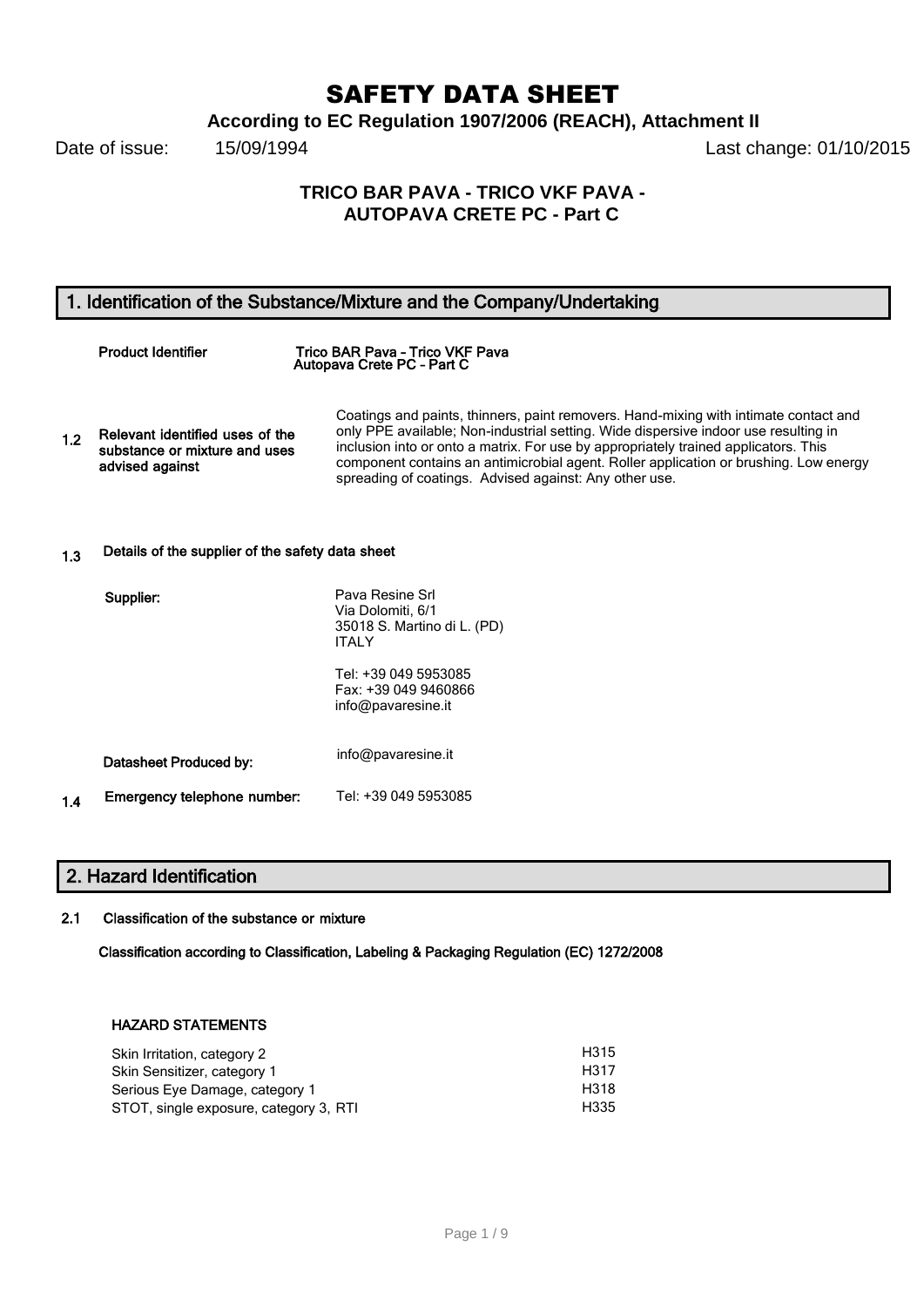### 2.2 Label elements

Symbol(s) of Product



# Signal Word

Danger

#### Named Chemicals on Label

Calcium dihydroxide, Cement, portland, chemicals

#### HAZARD STATEMENTS

| Skin Irritation, category 2<br>Skin Sensitizer, category 1<br>Serious Eye Damage, category 1<br>STOT, single exposure, category 3, RTI<br><b>PRECAUTION PHRASES</b> | H315<br>H317<br>H318<br>H335 | Causes skin irritation.<br>May cause an allergic skin reaction.<br>Causes serious eye damage.<br>May cause respiratory irritation.        |
|---------------------------------------------------------------------------------------------------------------------------------------------------------------------|------------------------------|-------------------------------------------------------------------------------------------------------------------------------------------|
|                                                                                                                                                                     | P <sub>261</sub>             | Avoid breathing dust/fume/gas/mist/vapours/spray.                                                                                         |
|                                                                                                                                                                     | P280                         | Wear protective gloves/protective clothing/eye protection/<br>face protection.                                                            |
|                                                                                                                                                                     | P301+310                     | IF SWALLOWED: Immediately call a POISON CENTER or<br>doctor/physician.                                                                    |
|                                                                                                                                                                     | P302+352                     | IF ON SKIN: Wash with plenty of soap and water.                                                                                           |
|                                                                                                                                                                     | P304+340                     | IF INHALED: Remove victim to fresh air and keep at rest in a<br>position comfortable for breathing.                                       |
|                                                                                                                                                                     | P305+351+338                 | IF IN EYES: Rinse cautiously with water for several minutes.<br>Remove contact lenses, if present and easy to do so.<br>Continue rinsing. |
|                                                                                                                                                                     | P333+313                     | If skin irritation or rash occurs: Get medical advice/attention.                                                                          |

### 2.3 Other hazards

Not applicable

### Results of PBT and vPvB assessment:

The product does not meet the criteria for PBT/VPvB in accordance with Annex XIII.

| 3. Composition/Information On Ingredients |                      |                             |                              |                  |  |  |
|-------------------------------------------|----------------------|-----------------------------|------------------------------|------------------|--|--|
| $3.2\,$<br><b>Mixtures</b>                |                      |                             |                              |                  |  |  |
| <b>Hazardous Ingredients</b>              |                      |                             |                              |                  |  |  |
| CAS-No.                                   | EINEC No.            | Name According to EEC       | <u>%</u>                     |                  |  |  |
| 65997-15-1                                | 266-043-4            | Cement, portland, chemicals | 20-40                        |                  |  |  |
| 1305-62-0                                 | 215-137-3            | Calcium dihydroxide         | $2 - 5$                      |                  |  |  |
| CAS-No.                                   | <b>REACH Reg No.</b> | <b>CLP Symbols</b>          | <b>CLP Hazard Statements</b> | <b>M-Factors</b> |  |  |
| 65997-15-1                                |                      | GHS05-GHS07                 | H315-317-318-335             |                  |  |  |
| 1305-62-0                                 | 01-2119475151-45     | GHS05-GHS07                 | H315-318-335                 |                  |  |  |

Additional Information: The text for CLP Hazard Statements shown above (if any) is given in Section 16.

# 4. First-aid Measures

### 4.1 Description of First Aid Measures

GENERAL NOTES: When symptoms persist or in all cases of doubt seek medical advice. Show this safety data sheet to the doctor in attendance.

AFTER INHALATION: Remove person to fresh air. If signs/symptoms continue, get medical attention.

AFTER SKIN CONTACT: Use a mild soap if available. Wash off with soap and plenty of water.

AFTER EYE CONTACT: Rinse thoroughly with plenty of water, also under the eyelids. Keep eye wide open while rinsing.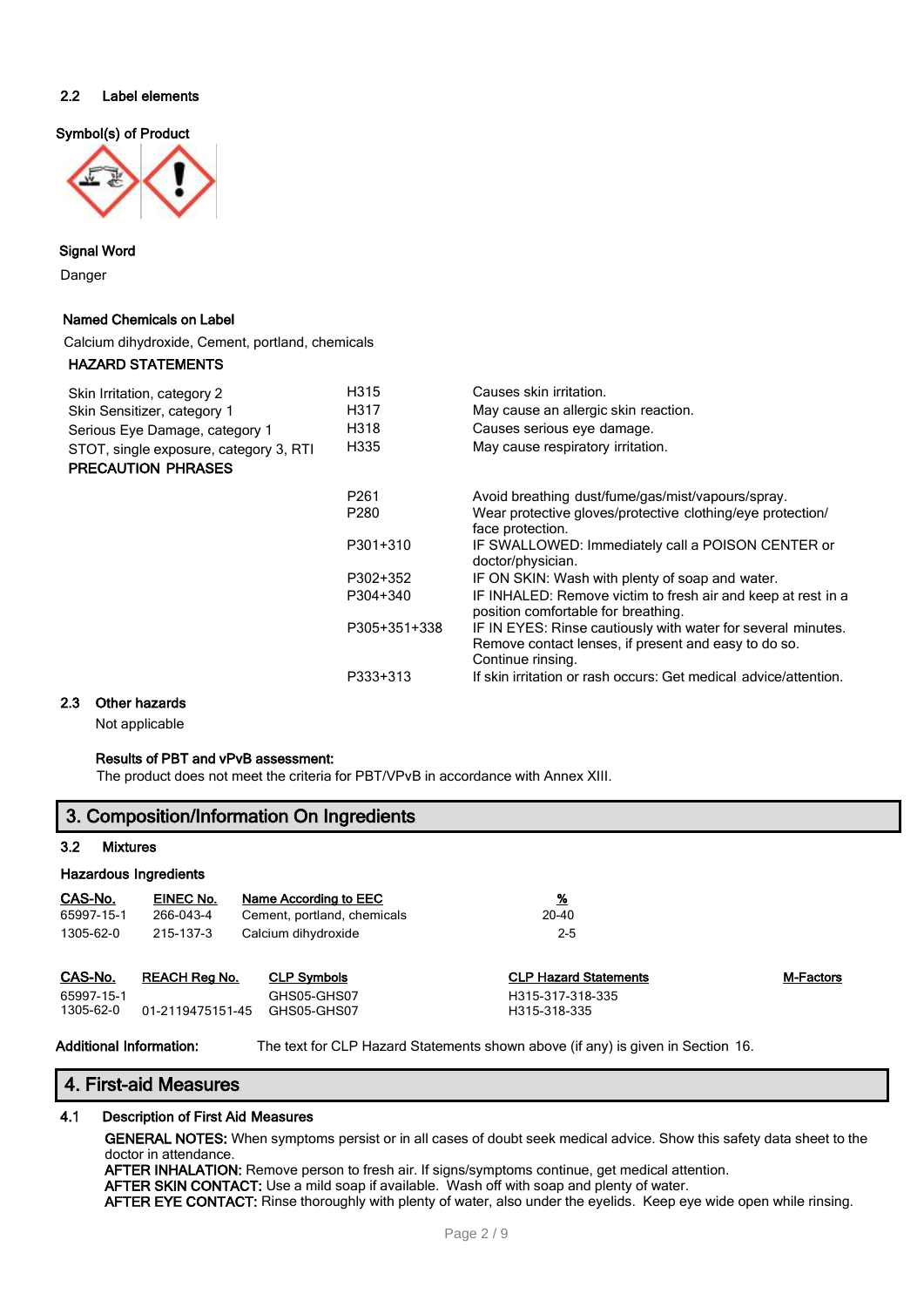### Remove contact lenses.

AFTER INGESTION: Gently wipe or rinse the inside of the mouth with water. Give small amounts of water to drink. Never give anything by mouth to an unconscious person. If swallowed, DO NOT induce vomiting unless directed to do so by medical personnel.

#### Self protection of the first aider:

No action shall be taken involving any personal risk or without suitable training. It may be dangerous to the person providing aid to give mouth-to-mouth resuscitation. Wash contaminated clothing thoroughly with water before removing it, or wear gloves.

#### 4.2 Most important symptoms and effects, both acute and delayed

No Information

### 4.3 Indication of any immediate medical attention and special treatment needed

No information available on clinical testing and medical monitoring. Specific toxicological information on substances, if available, can be found in section 11.

### 5. Fire-fighting Measures

### 5.1 Extinguishing Media:

### Carbon Dioxide, Dry Chemical, Foam, Water Fog

FOR SAFETY REASONS NOT TO BE USED: Alcohol, Alcohol based solutions, any other media not listed above.

# 5.2 Special hazards arising from the substance or mixture

No Information

### 5.3 Advice for firefighters

Not combustible. Use extinguishing measures that are appropriate to local circumstances and the surrounding environment.

# 6. Accidental Release Measures

### 6.1 Personal precautions, protective equipment and emergency procedures

Avoid dust formation. Use personal protective equipment.

### 6.2 Environmental precautions

Do not allow material to contaminate ground water system. Prevent product from entering drains.

## 6.3 Methods and material for containment and cleaning up

Pick up and transfer to properly labelled containers. No special environmental precautions required. After cleaning, flush away traces with water. Refer to protective measures listed in sections 7 and 8.

### 6.4 Reference to other sections

FURTHER INSTRUCTIONS: Please refer to EU disposal requirements or country specific disposal requirements for this material. See Section 13 for further information.

# 7. Handling and Storage

### Precautions for safe handling

Wear personal protective equipment. Avoid dust formation. Protect from moisture. Repeated or prolonged skin contact may cause skin irritation and/or dermatitis and sensitization of susceptible persons. In the case of sensitisation to any of the ingredients, it is inadvisable to work with the product. Wash hands before breaks and at the end of workday. Do not breathe dust. When using, do not eat, drink or smoke.

#### 7.2 Conditions for safe storage, including any incompatibilities

CONDITIONS TO AVOID: Avoid moisture. STORAGE CONDITIONS: Keep tightly closed in a dry and cool place.

### 7.3 Specific end use(s)

Part of the Flowfresh/Flowcrete Multipack system. Component of a resin flooring product. The mixing and application to be in accordance with the technical data sheets.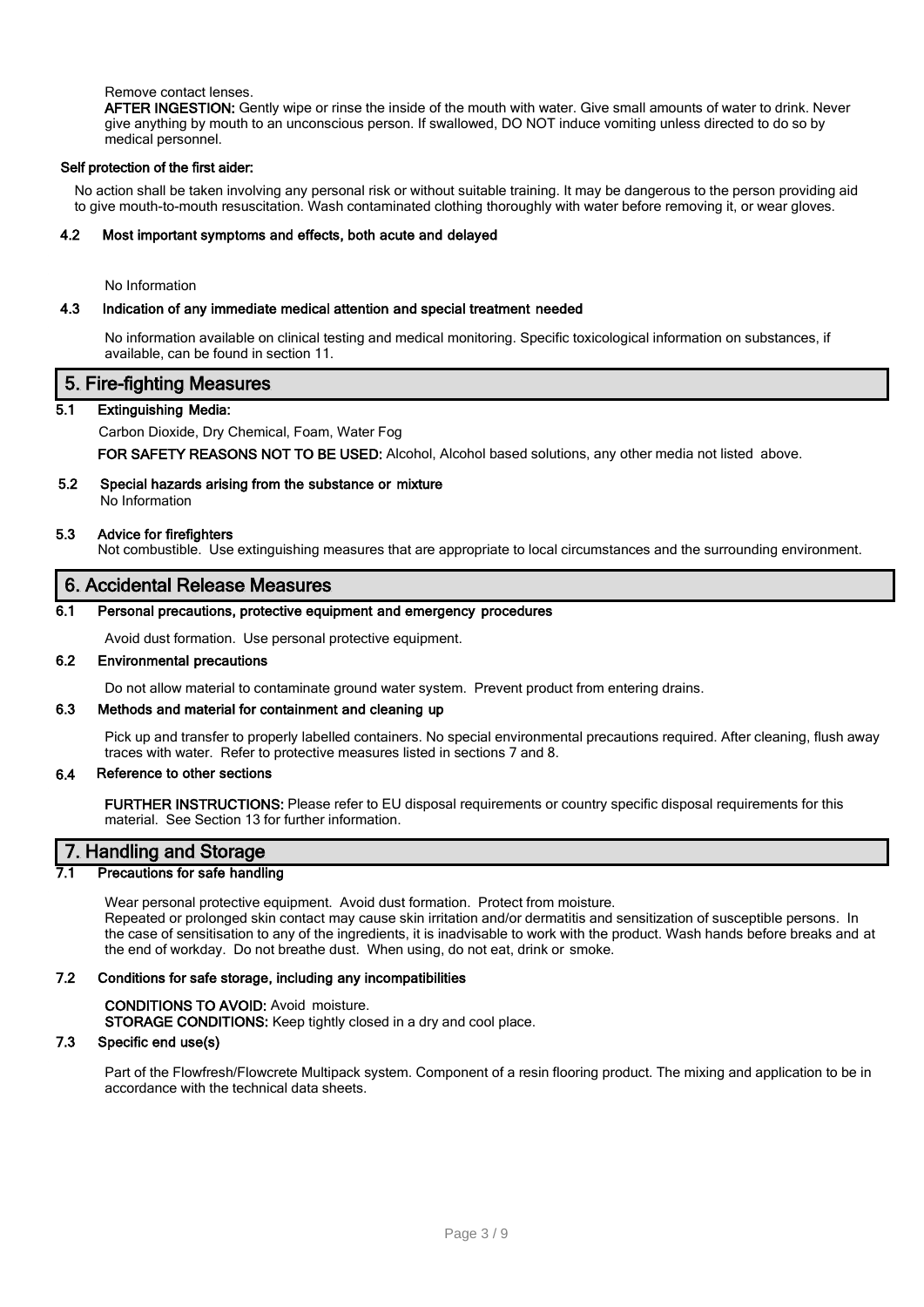# 8. Exposure Controls/Personal Protection

# 8.1 Control parameters

# Ingredients with Occupational Exposure Limits (UK WELS)

| <b>Name</b>                 | LTEL ppm  | STEL ppm STEL mg/m3 LTEL mg/m3 | <b>OEL Note</b>                     |
|-----------------------------|-----------|--------------------------------|-------------------------------------|
| Cement, portland, chemicals | $20 - 40$ | 4 1 0                          | Respirable Dust, Total<br>Inhalable |
| Calcium dihydroxide         | 2-5       |                                |                                     |

**FURTHER ADVICE:** Refer to the regulatory exposure limits for the workforce enforced in each country. Some components may not have been classified at the EU level under the dangerous substances and preparations regulation.

# 8.2 Exposure controls

### Personal Protection

RESPIRATORY PROTECTION: Effective dust mask.

EYE PROTECTION: Eye wash bottle with pure water. Safety glasses with side-shields conforming to EN166. HAND PROTECTION: Protective gloves. Long sleeved clothing. Remove contaminated clothing and protective equipment before entering eating areas.

# OTHER PROTECTIVE EQUIPMENT: No Information

ENGINEERING CONTROLS: Ensure adequate ventilation, especially in confined areas.

### Chemical Name:

EC No.: CAS-No.:

### DNELs - Derived no effect level

|            | <b>Workers</b> |               |               |                 | Consumers    |               |               |                 |
|------------|----------------|---------------|---------------|-----------------|--------------|---------------|---------------|-----------------|
| Route of   | Acute effect   | Acute effects | Chronic       | Chronic effects | Acute effect | Acute effects | Chronic       | Chronic effects |
| Exposure   | local          | svstemic      | effects local | svstemic        | local        | systemic      | effects local | systemic        |
| Oral       | Not required   |               |               |                 |              |               |               |                 |
| Inhalation |                |               |               |                 |              |               |               |                 |
| Dermal     |                |               |               |                 |              |               |               |                 |

### PNEC's - Predicted no effect concentration

| Environmental protection target    | <b>PNEC</b> |
|------------------------------------|-------------|
| Fresh water                        |             |
| Fresh water sediments              |             |
| Marine water                       |             |
| Marine sediments                   |             |
| Food chain                         |             |
| Microorganisms in sewage treatment |             |
| soil (agricultural)                |             |
| Air                                |             |

# 9. Physical and Chemical Properties

### 9.1 Information on basic physical and chemical properties

| Appearance:                         | granules/powder mix |
|-------------------------------------|---------------------|
| <b>Physical State</b>               | Solid               |
| Odor                                | odorless            |
| Odor threshold                      | Not determined      |
| рH                                  | ca. 12              |
| Melting point / freezing point (°C) | Not determined      |
| Boiling point/range (°C)            | $310 - N.D.$        |
| Flash Point, (°C)                   | Not Applicable      |
| <b>Evaporation rate</b>             | Not determined      |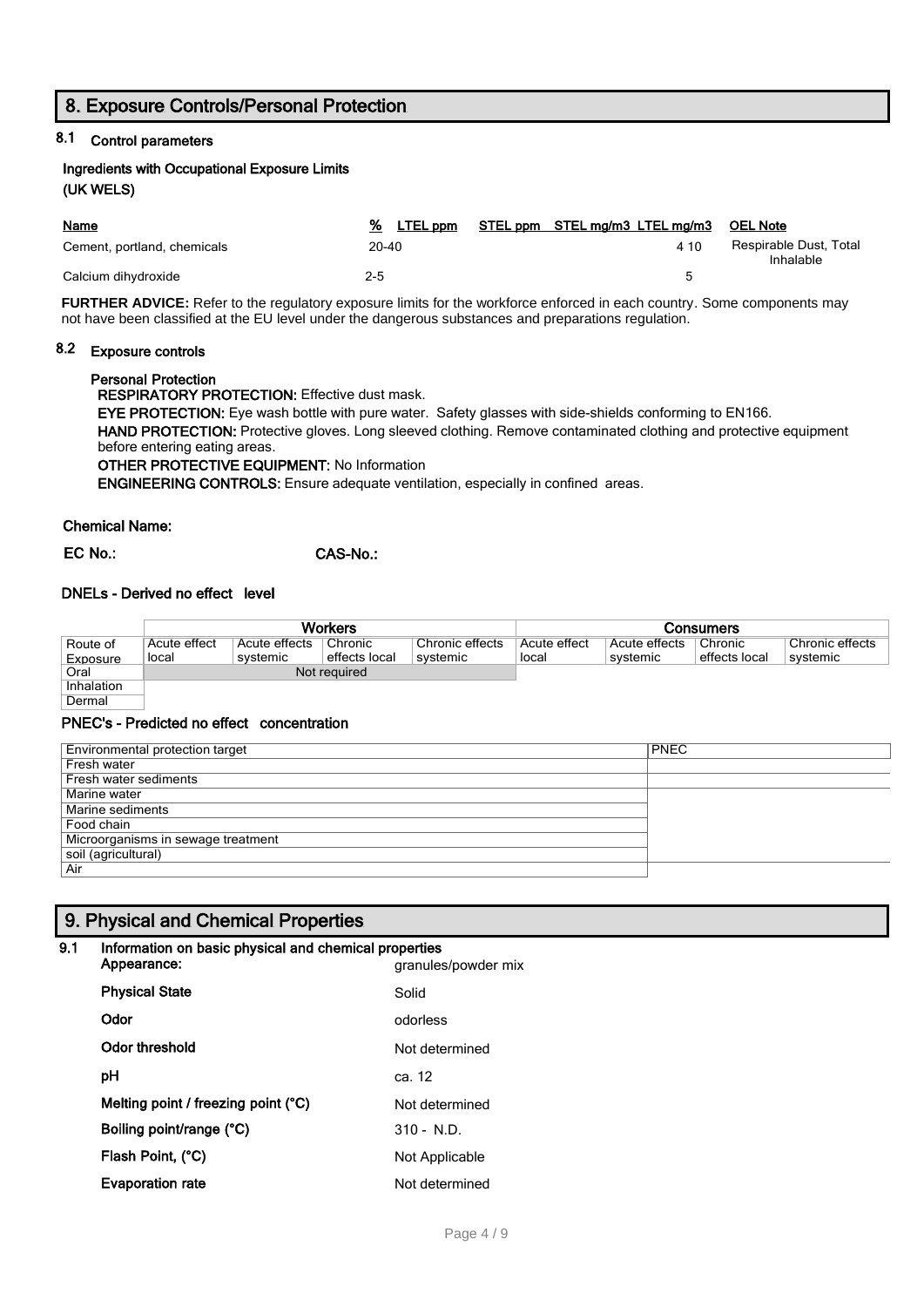| Flammability (solid, gas)                       | Not determined |
|-------------------------------------------------|----------------|
| Upper/lower flammability or explosive<br>limits | Not determined |
| <b>Vapour Pressure</b>                          | Not determined |
| <b>Vapour density</b>                           | Not determined |
| <b>Relative density</b>                         | ca. 2.6        |
| Solubility in / Miscibility with water          | slight         |
| Partition coefficient: n-octanol/water          | Not determined |
| Auto-ignition temperature (°C)                  | Not determined |
| Decomposition temperature (°C)                  | Not determined |
| <b>Viscosity</b>                                | Not determined |
| <b>Explosive properties</b>                     | Not Applicable |
| <b>Oxidising properties</b>                     | Not Applicable |
|                                                 |                |

# 9.2 Other information

VOC Content g/l:  $\leq 20$ 

This is a calculated maximum VOC content for the mixed ready to use product (to Directive 2004/42/EC).

# 10. Stability and Reactivity

### 10.1 Reactivity

No reactivity hazards known under normal storage and use conditions.

## 10.2 Chemical stability

Stable under normal conditions.

10.3 Possibility of hazardous reactions Hazardous polymerisation does not occur.

# 10.4 Conditions to avoid

Avoid moisture.

#### 10.5 Incompatible materials Do not store near acids.

10.6 Hazardous decomposition products

No hazardous decomposition products are known.

# 11. Toxicological Information

### 11.1 Information on toxicological effects

| <b>Acute Toxicity:</b><br>Oral LD50:<br><b>Inhalation LC50:</b> |                                                                                                                    |
|-----------------------------------------------------------------|--------------------------------------------------------------------------------------------------------------------|
| Irritation:                                                     | No information available.                                                                                          |
| Corrosivity:                                                    | Cement and hydrated lime powder, especially in a water mix, may cause irritant contact<br>dermatitis and/or burns. |
| Sensitization:                                                  | Prolonged or repeated skin contact may result in allergic eczema.                                                  |
| Repeated dose toxicity:                                         | No information available.                                                                                          |
| Carcinogenicity:                                                | No information available.                                                                                          |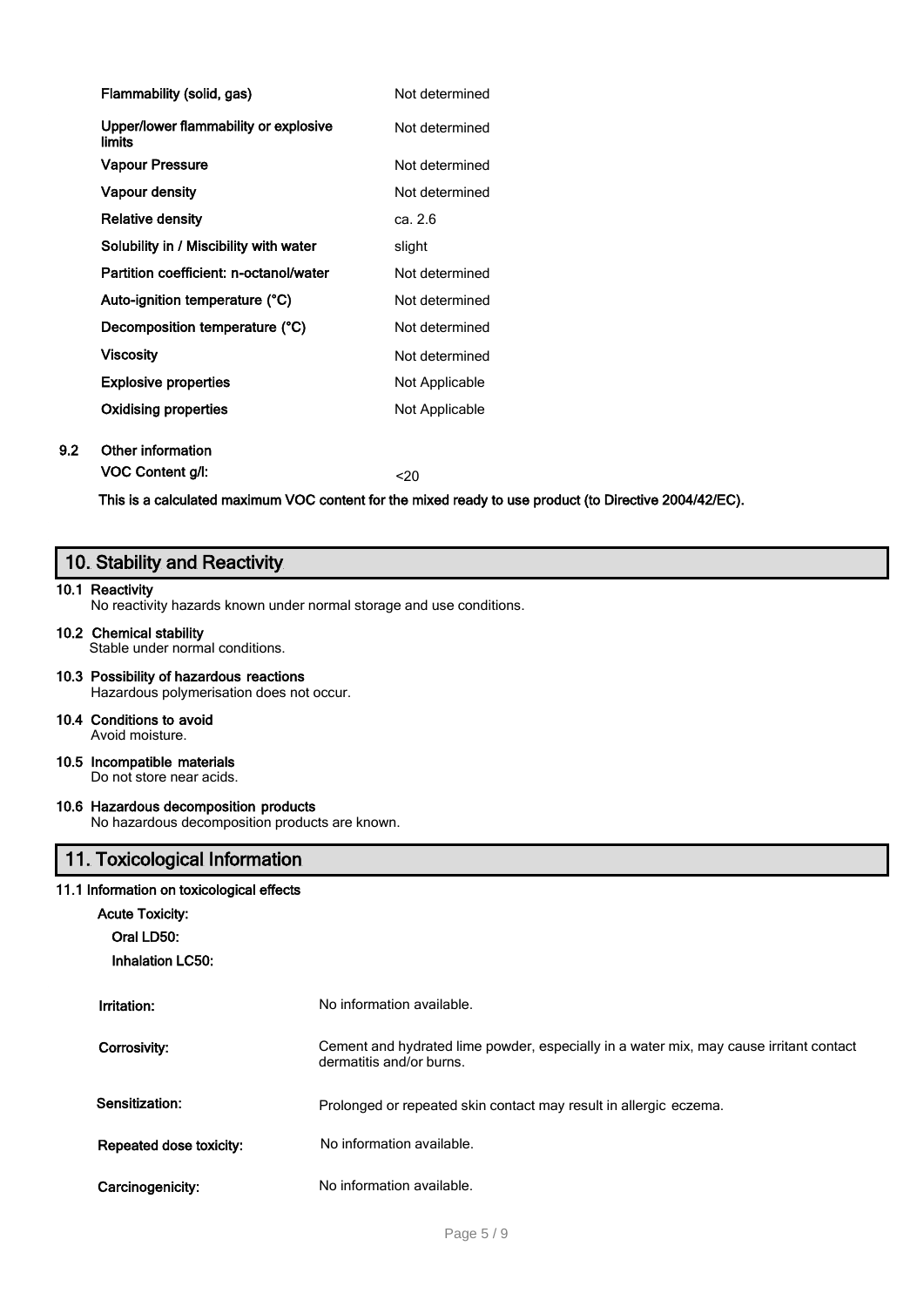| Mutagenicity:              | No information available. |
|----------------------------|---------------------------|
| Toxicity for reproduction: | No information available. |
| STOT-single exposure:      | No information available. |
| STOT-repeated exposure:    | No information available. |
| <b>Aspiration hazard:</b>  | No information available. |

#### If no information is available above under Acute Toxicity then the acute effects of this product have not been tested. Data on individual components are tabulated below:

| CAS-No.   | <b>Name According to EEC</b> | Oral LD50        | Dermal LD50         | Vapor LC50 |
|-----------|------------------------------|------------------|---------------------|------------|
| 1305-62-0 | Calcium dihydroxide          | 7340 mg/kg (rat) | >2500 mg/kg(rabbit) |            |

### Additional Information:

In the case of sensitisation to any of the ingredients, it is inadvisable to work with the product. Repeated or prolonged skin contact may cause skin irritation and/or dermatitis and sensitization of susceptible persons. Literature References Prolonged and/or massive exposure to respirable crystalline silica-containing dust may cause silicosis, a nodular pulmonary fibrosis caused by deposition in the lungs of fine respirable particles of crystalline silica.

In 1997, IARC (the International Agency for Research on Cancer) concluded that crystalline silica inhaled from occupational sources can cause lung cancer in humans. However it pointed out that not all industrial circumstances, nor all crystalline silica types, were to be incriminated. (IARC Monographs on the evaluation of the carcinogenic risks of chemicals to humans, Silica, silicates dust and organic fibres, 1997, Vol. 68, IARC, Lyon, France.)

In June 2003, SCOEL (the EU Scientific Committee on Occupational Exposure Limits) concluded that the main effect in humans of the inhalation of respirable crystalline silica dust is silicosis. "There is sufficient information to conclude that the relative risk of lung cancer is increased in persons with silicosis (and, apparently, not in employees without silicosis exposed to silica dust in quarries and in the ceramic industry). Therefore preventing the onset of silicosis will also reduce the cancer risk…" (SCOEL SUM Doc 94-final, June 2003).

So there is a body of evidence supporting the fact that increased cancer risk would be limited to people already suffering from silicosis. Worker protection against silicosis should be assured by respecting the existing regulatory occupational exposure limits and implementing additional risk management measures where required.

### `Health & Safety Executive (specific for UK):

Detailed reviews of the scientific evidence on the health effects of crystalline silica have been published by HSE (Health and Safety Executive, UK) in the Hazard Assessment Documents EH75/4 (2002) and EH75/5 (2003). The HSE points out on its website that "Workers exposed to fine dust containing quartz are at risk of developing a chronic and possibly severely disabling lung disease known as "silicosis". In addition to silicosis, there is now evidence that heavy and prolonged workplace exposure to dust containing crystalline silica can lead to an increased risk of lung cancer. The evidence suggests that an increased risk of lung cancer is likely to occur only in those workers who have developed silicosis. This product may contain Quartz (silicon dioxide), which is listed by IARC as a known carcinogenic to humans (Group 1). This classification is relevant when exposed to Quartz (silicon dioxide) in dust or powder form only, including cured product that is subject to sanding, grinding, cutting, or other surface preparation activities. Social Dialogue on Respirable Crystalline Silica and Good Practices Guide

A multi-sectoral social dialogue agreement on Workers Health Protection through the Good Handling and Use of Crystalline Silica and Products Containing it was signed on 25 April 2006. This autonomous agreement, which receives the European Commission's financial support, is based on a Good Practices Guide. The requirements of the Agreement came into force on 25 October 2006. The Agreement was published in the Official Journal of the European Union (2006/C 279/02). The text of the Agreement and its annexes, including the Good Practices Guide, are available from [http://www.nepsi.eu](http://www.nepsi.eu/) and provide useful information and guidance for the handling of products containing respirable crystalline silica. Literature references are available on request from EUROSIL, the European Association of Industrial Silica Producers.

# 12. Ecological Information

### 12.1 Toxicity:

`

EC50 48hr (Daphnia): No information IC50 72hr (Algae): LC50 96hr (fish):

No information No information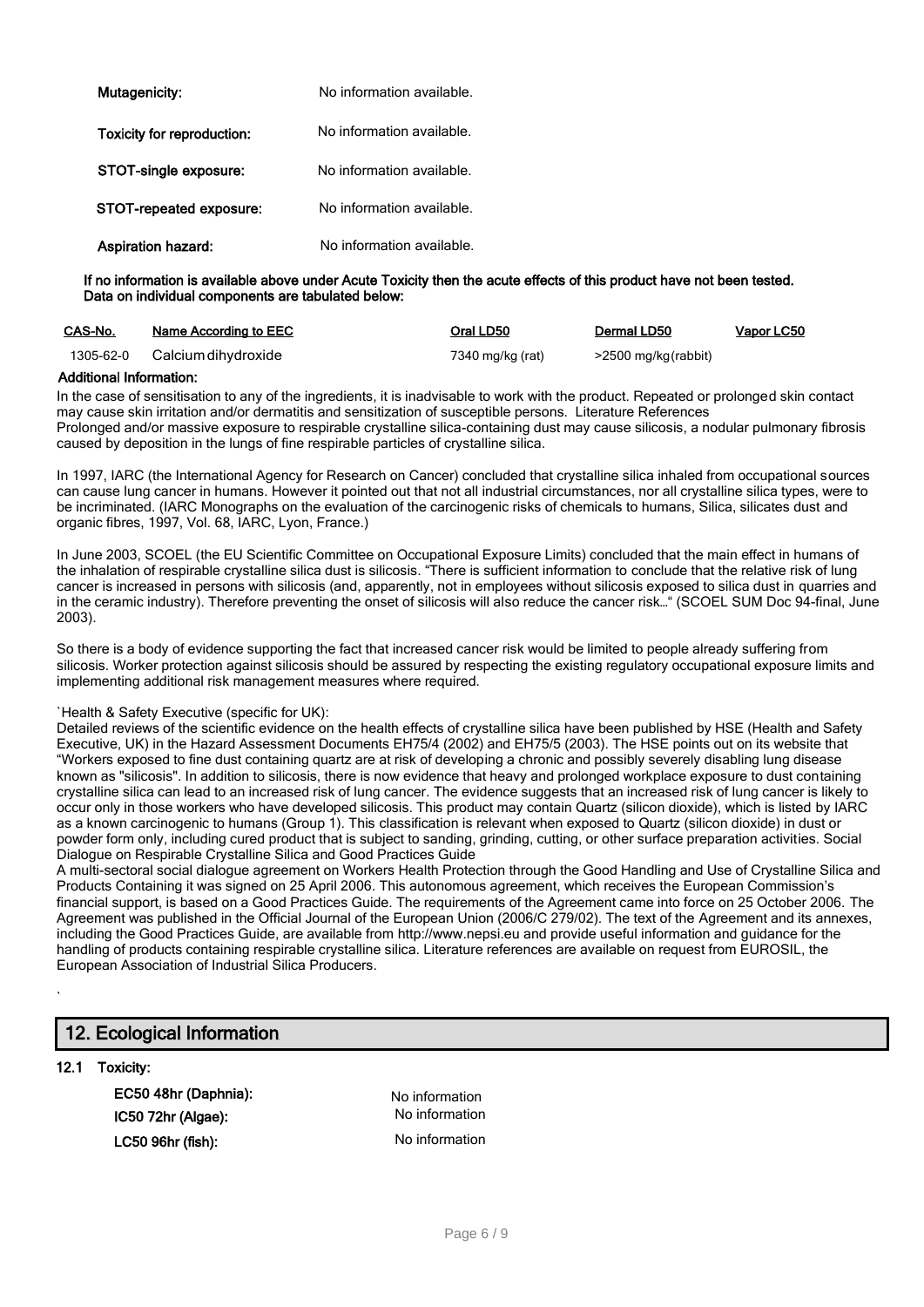|                                |                                               | 12.2 Persistence and degradability:                                                                                                  |                                                                                    | dissolved carbon dioxide to form calcium carbonate (e.g. chalk). |                | Mostly nonbiodegradable. The hydrated lime will react with atmospheric and |
|--------------------------------|-----------------------------------------------|--------------------------------------------------------------------------------------------------------------------------------------|------------------------------------------------------------------------------------|------------------------------------------------------------------|----------------|----------------------------------------------------------------------------|
| 12.3                           | <b>Bioaccumulative potential:</b>             |                                                                                                                                      | The product is not volatile and insoluble in water, will accumulate in the ground. |                                                                  |                |                                                                            |
| 12.4                           |                                               | Mobility in soil:                                                                                                                    |                                                                                    | No information                                                   |                |                                                                            |
| 12.5                           | <b>Results of PBT and vPvB</b><br>assessment: |                                                                                                                                      | The product does not meet the criteria for PBT/VPvB in accordance with Annex XIII. |                                                                  |                |                                                                            |
| Other adverse effects:<br>12.6 |                                               | The addition of cement and hydrated lime to water will raise pH and may therefore be<br>toxic to aquatic life in some circumstances. |                                                                                    |                                                                  |                |                                                                            |
| CAS-No.                        |                                               | <b>Name According to EEC</b>                                                                                                         |                                                                                    | <b>EC50 48hr</b>                                                 | IC50 72hr      | LC50 96hr                                                                  |
| 65997-15-1                     |                                               | Cement, portland, chemicals                                                                                                          |                                                                                    | No information                                                   | No information |                                                                            |
| 1305-62-0                      |                                               | Calcium dihydroxide                                                                                                                  |                                                                                    | 49.1 mg/l                                                        | No information | 50.6 mg/l                                                                  |

# 13. Disposal Considerations

13.1 WASTE TREATMENT METHODS: If recycling is not practicable, dispose of in compliance with local regulations. Empty containers should be taken to an approved waste handling site for recycling or disposal.

| European Waste Code:         | 101304 |
|------------------------------|--------|
| <b>Packaging Waste Code:</b> | 150101 |

|              | 14. Transport Information                                                                                   |                                                                                  |
|--------------|-------------------------------------------------------------------------------------------------------------|----------------------------------------------------------------------------------|
| 14.1         | UN number                                                                                                   |                                                                                  |
| 14.2         | UN proper shipping name                                                                                     | Not regulated for transport according to ADR/RID, IMDG, and IATA<br>regulations. |
|              | <b>Technical name</b>                                                                                       |                                                                                  |
| 14.3         | Transport hazard class(es)                                                                                  |                                                                                  |
|              | Subsidiary shipping hazard                                                                                  |                                                                                  |
| 14.4<br>14.5 | Packing group<br><b>Environmental hazards</b>                                                               |                                                                                  |
| 14.6         | Special precautions for user                                                                                | Not applicable                                                                   |
|              | EmS-No.:                                                                                                    |                                                                                  |
| 14.7         | Transport in bulk according to Annex II<br>of MARPOL 73/78 and the IBC code                                 | Not applicable                                                                   |
|              | 15. Regulatory Information                                                                                  |                                                                                  |
|              | $15.1$ . Orbital landship and conductive and the subdivisional validation funds a subdivision consideration |                                                                                  |

# <sup>15.1</sup> Safety, health and environmental regulations/legislation for the substance or mixture:

| <b>National Regulations:</b>                |  |  |
|---------------------------------------------|--|--|
| <b>Denmark Product Registration Number:</b> |  |  |
| Danish MAL Code:                            |  |  |
| <b>Sweden Product Registration Number:</b>  |  |  |
| <b>Norway Product Registration Number:</b>  |  |  |
| <b>WGK Class:</b>                           |  |  |
|                                             |  |  |

### Chemical Safety Assessment:

15.2 No Chemical Safety Assessment has been carried out for this substance/mixture by the supplier.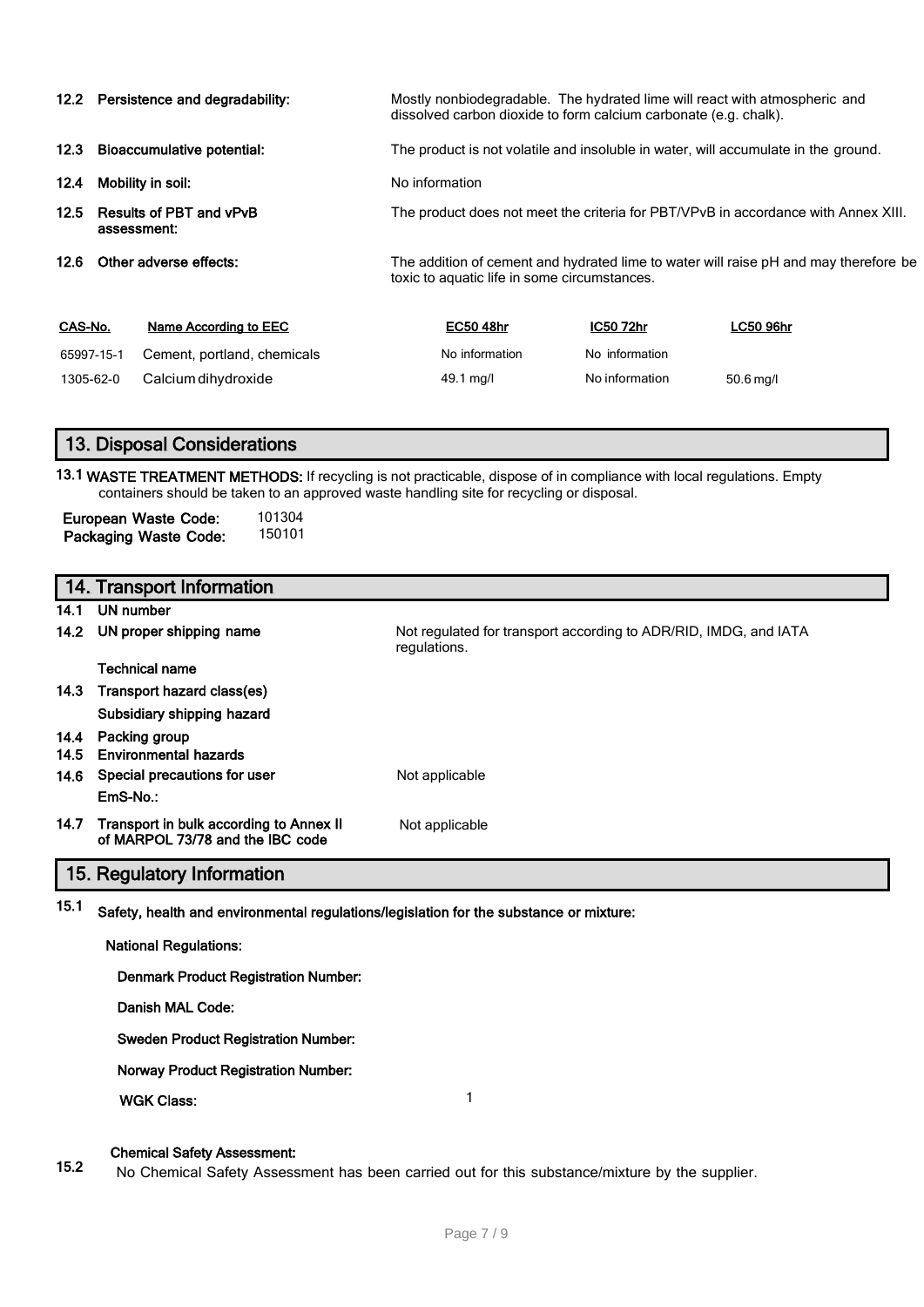# 16. Other Information

#### Text for CLP Hazard Statements shown in Section 3 describing each ingredient:

| H315 | Causes skin irritation.              |
|------|--------------------------------------|
| H317 | May cause an allergic skin reaction. |
| H318 | Causes serious eye damage.           |
| H335 | May cause respiratory irritation.    |

#### Reasons for revision

This Safety Data Sheet (SDS) has been revised to meet the new EU CLP requirements. There have been both formatting and content changes based on the CLP classification (if applicable), please review each section of the SDS for specific changes.

List of References:

This Safety Data Sheet was compiled with data and information from the following sources:

The Ariel Regulatory Database provided by the 3E Corporation in Copenhagen, Denmark ESIS (The European Chemical Substances Information System), provided by the European Commission Joint Research Centre in Ispra, Italy Annex VI of the EU Council Directive 67/548/EEC Council Directive 67/548/EEC - Annex I or EU Council Directive 1999/45/EC European Union (EC) Regulation No. 1272/2008 on the classification, labelling and packaging of substances and mixtures (CLP Regulation) EU Council Decision 2000/532/EC and its Annex entitled "List of Wastes"

Acronym & Abbreviation Key:

| <b>CLP</b>    | Classification, Labeling & Packaging Regulation                              |
|---------------|------------------------------------------------------------------------------|
| EC            | European Commission                                                          |
| EU            | European Union                                                               |
| US            | United States                                                                |
| CAS           | Chemical Abstract Service                                                    |
| <b>EINECS</b> | European Inventory of Existing Chemical Substances                           |
| REACH         | Registration, Evaluation, Authorization of Chemicals Regulation              |
| <b>GHS</b>    | Globally Harmonized System of Classification and Labeling of Chemicals       |
| LTEL.         | Long term exposure limit                                                     |
| STEL          | Short term exposure limit                                                    |
| OEL           | Occupational exposure limit                                                  |
| ppm           | Parts per million                                                            |
| mq/m3         | Milligrams per cubic meter                                                   |
| TLV           | Threshold Limit Value                                                        |
| ACGIH         | American Conference of Governmental Industrial Hygienists                    |
| OSHA          | Occupational Safety & Health Administration                                  |
| PEL           | Permissible Exposure Limits                                                  |
| <b>VOC</b>    | Volatile organic compounds                                                   |
| q/1           | Grams per liter                                                              |
| mg/kg         | Milligrams per kilogram                                                      |
| N/A           | Not applicable                                                               |
| LD50          | Lethal dose at 50%                                                           |
| LC50          | Lethal concentration at 50%                                                  |
| EC50          | Half maximal effective concentration                                         |
| IC50          | Half maximal inhibitory concentration                                        |
| PBT           | Persistent bioaccumulative toxic chemical                                    |
| vPvB          | Very persistent and very bioaccumulative                                     |
| <b>EEC</b>    | European Economic Community                                                  |
| ADR           | International Transport of Dangerous Goods by Road                           |
| RID           | International Transport of Dangerous Goods by Rail                           |
| UN            | United Nations                                                               |
| IMDG          | International Maritime Dangerous Goods Code                                  |
| IATA          | International Air Transport Association                                      |
| MARPOL        | International Convention for the Prevention of Pollution From Ships, 1973 as |